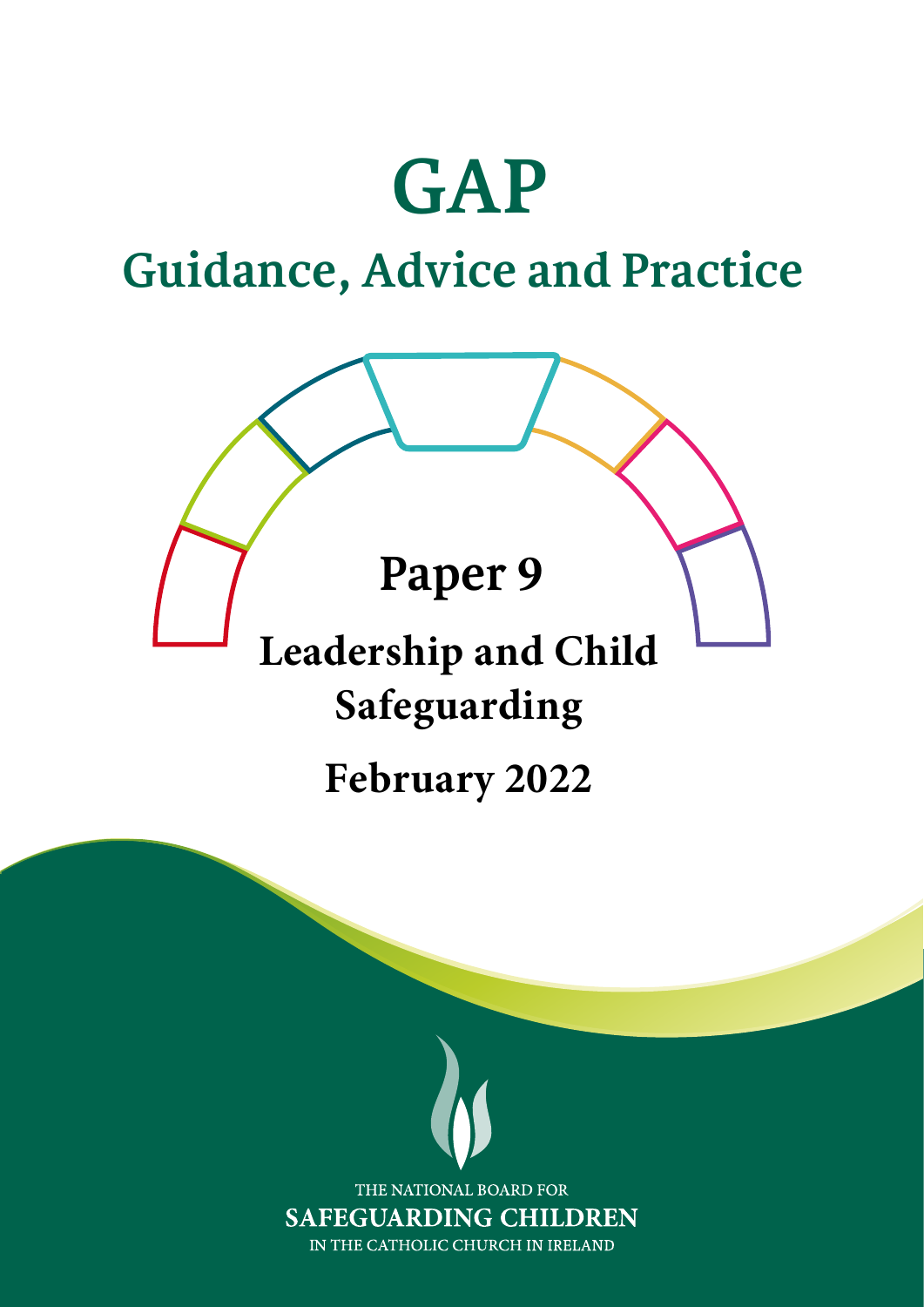### About the GAP Papers



The National Board for Safeguarding Children in the Catholic Church in Ireland (National Board) was established to provide advice, services and assistance in furtherance of the development of the safeguarding of children within the Roman Catholic Church on the island of Ireland. The National Board also monitors compliance with legislation, policy and best practice and reports on these activities annually, as comprehensively set out in the Memorandum of Association of the Company, Coimirce.

Article 4 (iii) of the Memorandum and Articles of Association of the Company requires the National Board to: "report and provide, upon request from the Constituents or any Constituent, support, advisory and training services to such Constituents or Constituent on policies and practices relating to safeguarding of children."

The National Board already provides comprehensive Guidance to support the implementation of Safeguarding Children, Policy and Standards for the Catholic Church in Ireland 2016. These series of Guidance, Advice and Practice (GAP) papers further complements the detailed Guidance on topics of current interest to constituents.

The bridge logo above encapsulates the aim of these GAP papers, each brick represents one of the seven safeguarding standards; the keystone signifies the importance of quality assuring compliance with the standards, which is the responsibility of the Church authority. A major part of quality assurance is becoming aware of new challenges or gaps to safeguarding as they emerge. This series of papers aims to provide the reader with information on guidance, advice and practice, which will assist in developing best practice in safeguarding children, identifying where there are risks and how to minimise these risks. To do this, these papers draw on the experiences of the National Board, research and information already available to the reader from other sources.

The GAP papers are not intended to be read as definitive positions on the chosen topic. The National Board does not claim to have inserted all available research and knowledge; nor do we claim to be masters of best practice offering indisputable views. Each of these papers will focus on a particular gap in terms of safeguarding children, and each paper will provide guidance advice and practice to help overcome these gaps, building the reader's knowledge on the subject and in informing practice, which will be underpinned by the seven safeguarding standards.

Effectively using **G**uidance, **A**dvice and **P**ractice to bridge the **GAP**.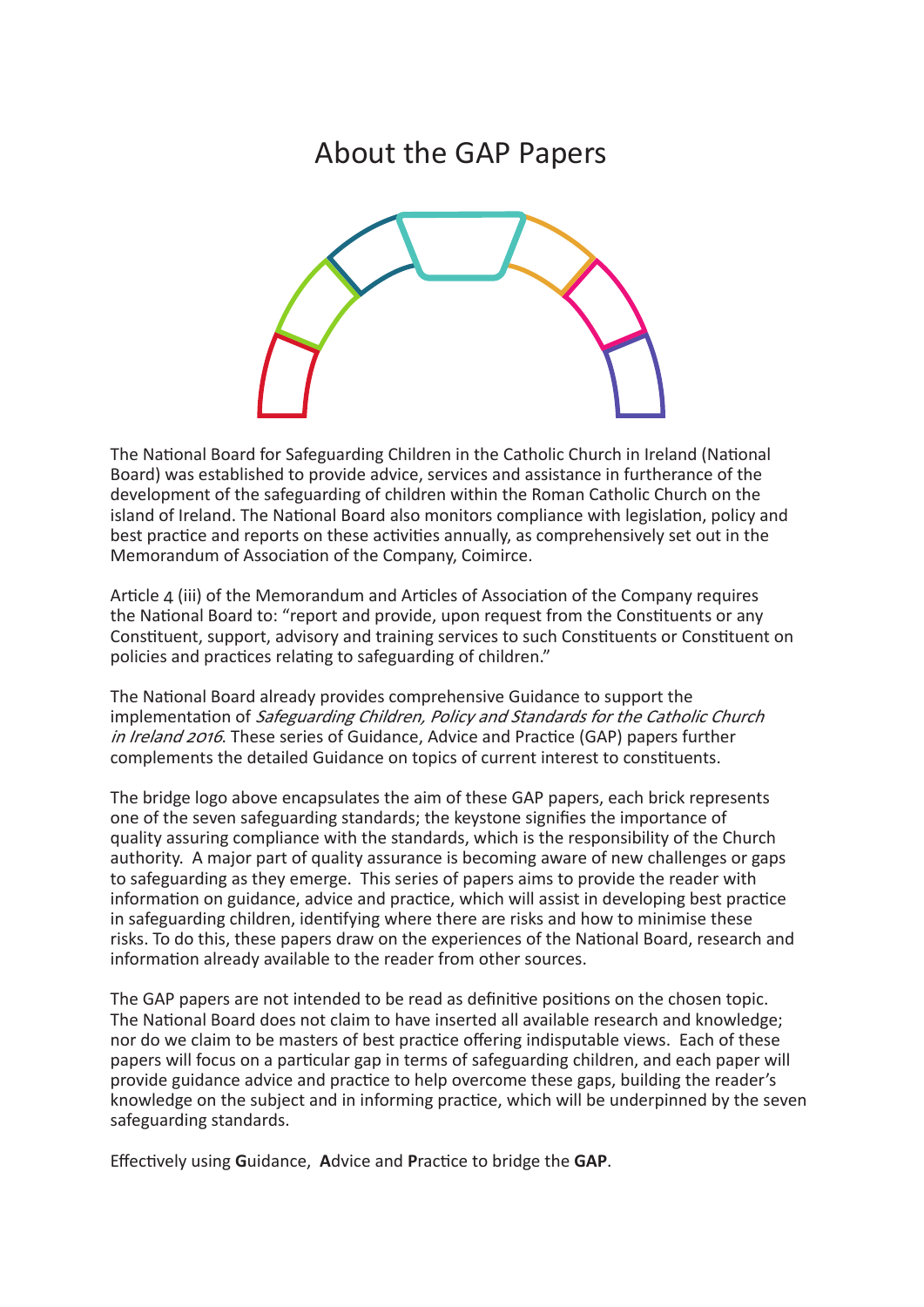#### **Contents**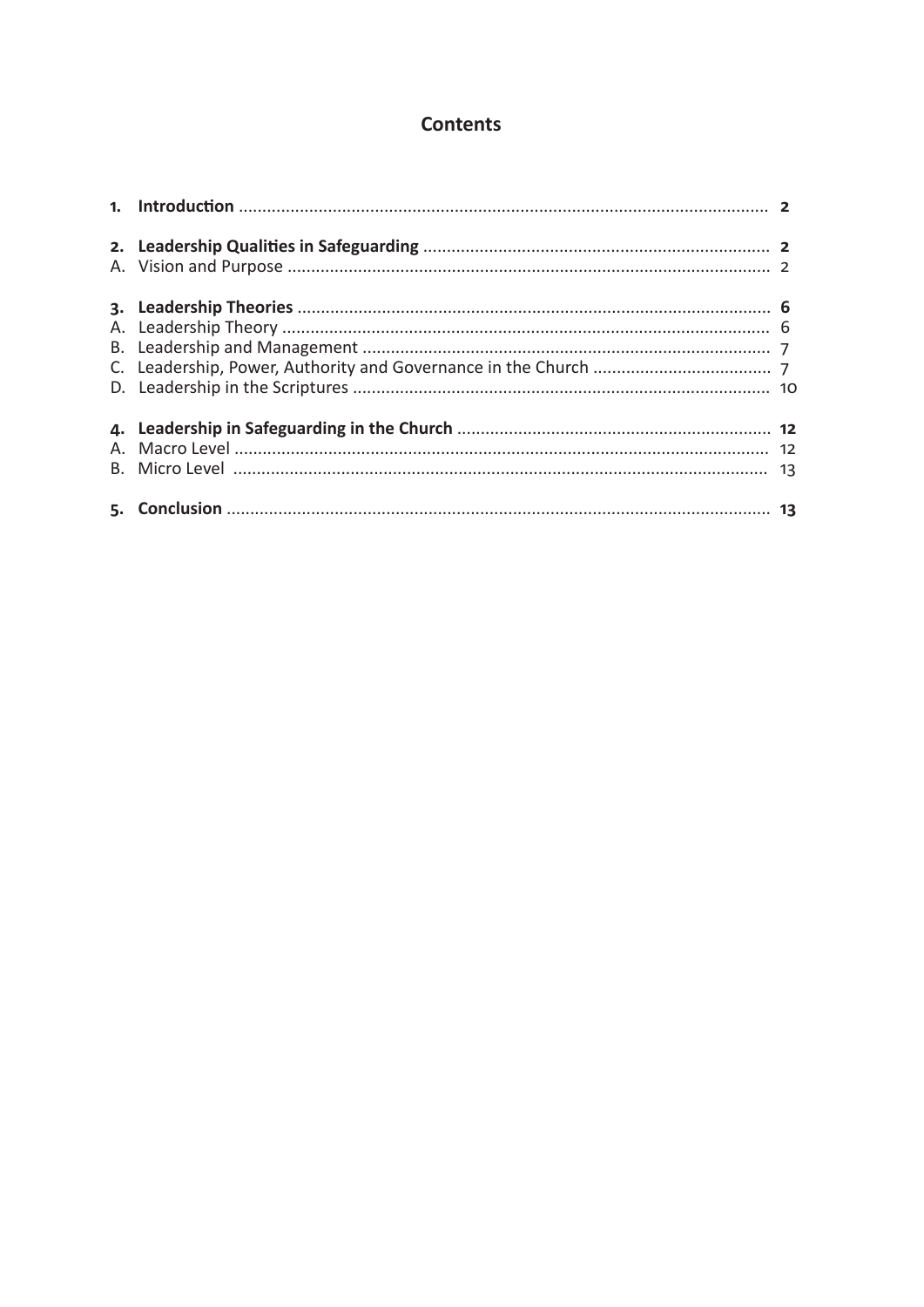#### **1. Introduction**

From everyone from whom much has been given, much will be required; and from the one to whom much has been entrusted, even more will be demanded."Luke 12:48

Responsibility to safeguard children is shared among us all. Certain role holders have greater responsibilities, and those in leadership retain overall responsibility. The National Board for Safeguarding Children in the Catholic Church in Ireland (the National Board) believes that, with this responsibility come duties which include abilities to listen, to respond flexibly, to be confident and transparent with decision-making and actions, and to accept the challenge of being accountable.

This paper seeks to consider the importance of good leadership in safeguarding; as well as the qualities of a good leader, and what such a person can do, to develop a safe Church, and a safeguarding culture which is open to review and change as new challenges emerge.

This is what is being asked of us.

There is no doubt that we have come a long way in addressing child abuse in the Church in Ireland. We should be proud that steps have been taken to create safe environments and to respond promptly to allegations of abuse. The safeguarding standards that have been adopted across the Church in Ireland are nationally and internationally recognised as being robust and effective. The body of committed volunteers, lay staff, priests, religious and Church leaders are daily demonstrating daily, their desire to ensure that children are safe and that past mistakes are not repeated.

There is also no doubt that Church culture has changed. Recognising the importance of safety for all in the Church requires constant effort, reflection, and direction from Church leaders. It is the leaders of the Church who set the Vision.

Pope Francis has without doubt grasped the need to safeguard children and has demonstrated in words and actions his commitment to enabling a culture of safety within the Catholic Church.

So too at a local level, the Bishops Conference of Ireland and AMRI have shown their desire to develop safe spaces for children, and have recognised and prioritised the need to have greater clarity and accountability in relation to the management of allegations. This was evident when they established the National Board; supported a one Church policy; and sought accountability through the initiation of child safeguarding Reviews. The Catholic Church in Ireland must be commended for being the first to develop such initiatives.

The Bishops Conference and AMRI have now commissioned an external strategic review of safeguarding, something to be welcomed, as this provides an opportunity for reflection and evaluation. This review is important, as there could be a tendency to become complacent about the achievements, and to neglect emerging challenges and risks. This is where good leadership becomes important.

The future of safeguarding rests with the Church leaders.

#### **2. Leadership Qualities Required in Safeguarding**

#### A. Vision and Purpose

The Catholic Church in Ireland currently has a Vision for child safeguarding as follows:

We recognise and uphold the dignity and rights of all children, and are committed to ensuring their safety and well-being, and we will work in partnership with parents/guardians to do this. We recognise each child as a gift from God, and we value and encourage the participation of children in all activities that enhance their spiritual, physical, emotional, intellectual and social development.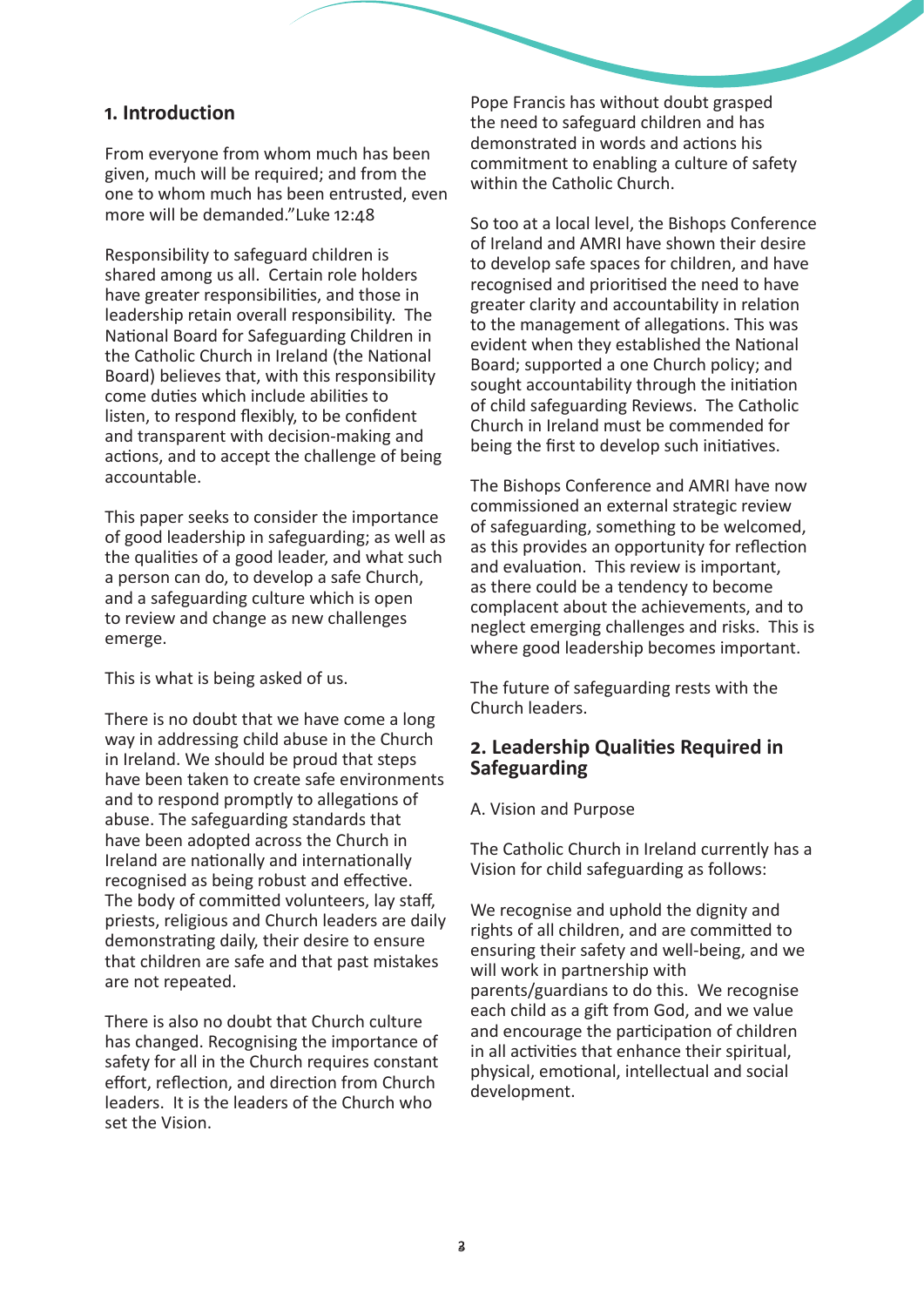All Church personnel (including clergy, religious, staff and volunteers) have a responsibility to safeguard children through promoting their welfare, health and development in a safe and caring environment that supports their best interests and prevents abuse.<sup>1</sup>

Each Church Leader can share this vision in the following ways:

#### Through their visible commitment to Child **Safeguarding**

Church personnel - and leaders in particular demonstrate their commitment to safeguard children by:

• Personal example: Most Church leaders live, as it were, in a glass bowl; their words and actions are scrutinised, critiqued, praised or criticised by the lay faithful, media, politicians, theologians, and others. Therefore, making clear and explicit statements about their commitment to safeguarding, and their vision for a safer future for all in the Church are helpful, as are taking decisive and just action when allegations are made.

Transparency - characteristic of glass - is also much needed in Church safeguarding. In his presentation to the Safeguarding Conference for Central and Eastern Europe in Warsaw in October 2021, Cardinal Sean O Malley, reminded us that,

…in addressing the bishops of Austria, Pope Saint John Paul II stressed the importance of transparency, urging the Church to be like a "glass house" where all can be seen from the outside, even what might appear as ugly and shameful. This message is of great importance today. We must not be afraid of what we might see when looking at these situations of abuse and of how they were handled by the Church in past times. Looking honestly at these situations provides a moment of truth, especially for survivors, regarding what happened, what did not and particularly what went wrong.

Honest assessment of our failures gives the Church the insights needed for the ongoing work of doing all that is possible to prevent further abuse in the future.<sup>2</sup>

- Has an ability to develop a safeguarding culture: This requires clarity from the leader about their principles and values, which are then reflected in the structures and systems developed. Good safeguarding organisations deploy staff who understand their roles, receive training and support, have personal engagement with the leader, and are involved in constant review and evaluation. A good safeguarding culture is one where there is openness and transparency; where people are and feel supported; and in which staff and volunteers understand how to respond - if they are worried - what to do to safeguard children, and in which the leader accepts responsibility. When mistakes are made, these are acknowledged and systems are put in place to learn from them. In order to help to grow a safeguarding culture, the Church leader needs to be present, to be visible, and to be positive about the rights of children, their central role in the Church, and their need for protection. They also need to show compassion, in words and actions, for those who have been abused; they need to be available and to be prepared to accept responsibility for failures.
- Communications which reflect the values of the leader: Pope Francis is a well-practiced communicator who utilises many methods - apostolic letters, sermons, speeches, tweets etc. In relation to safeguarding, he has been very explicit about his desire to cleanse the Church. He has initiated reforms in canon law and has commissioned reports which have exposed failings that resulted in children being harmed. Local Church leaders could follow his example, by making use of consistent and regular communication delivered through sermons, pastoral letters, addresses to meetings, newsletters, face-to-face meetings and personal engagement.

<sup>1</sup> https://www.safeguarding.ie/images/Pdfs/Standards/Safeguarding%20Children%20Policy.pdf

<sup>2</sup> https://www.tutelaminorum.org/card-o-malleys-address-to-churches-in-central-and-eastern-europe/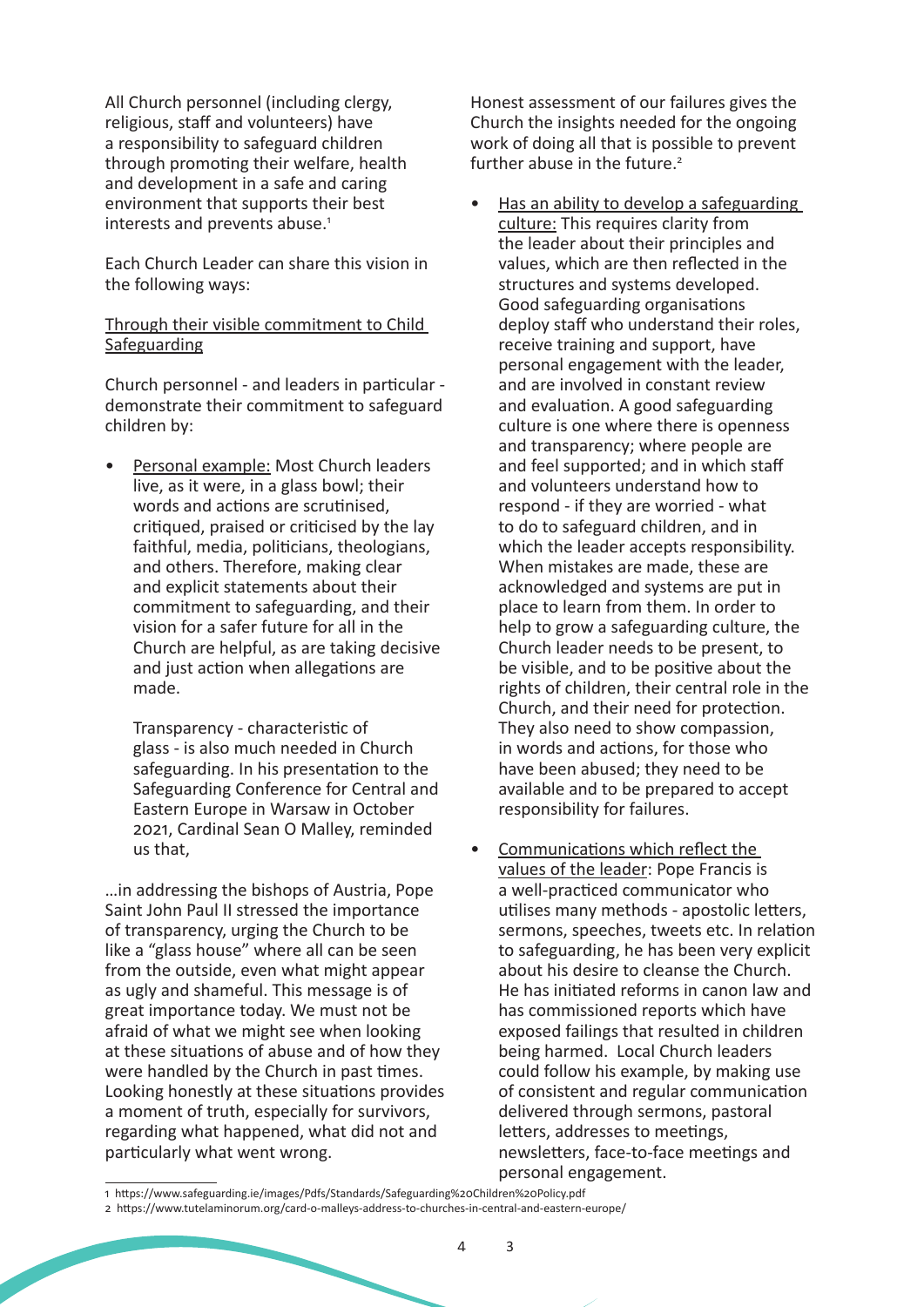Since 2016, Pope Francis has clearly set out to improve child safeguarding in the Church. In his Apostolic Letter *Vos estis lux mundi*, he says that he expects Church leaders to manifest through words and actions an understanding and commitment to their safeguarding responsibilities. In commissioning and publishing the report of the Secretariat of State of the Holy See Report of their review of Church action in relation to former Cardinal McCarrick, he demonstrated that he was not afraid to communicate findings that were critical of him and of previous Popes.

One of the seven Standards in *Safeguarding Children Policies and Procedures for the Catholic Church in Ireland 2016* relates to communicating the Church's safeguarding message, which is important for a number of reasons: It provides clarity, direction, and openness, and is part of necessary accountability. The people of God want to hear from their leaders about what they are doing to safeguard children in the Church.

In spite of data protection challenges, it is important for a Church leader to find ways of sharing information in as open and as honest a way as possible, identifying the limitations, while being clear about what actions have been taken to prioritise the well-being of children.

#### Taking decisive action when things go wrong

Pope Francis has stated that there is no place in ministry for a priest or religious who harms a child. The decision about ensuring that someone who harms a child has no role in ministry rests with the Church leader, who is supported by systems that are in place for assessment, advice, and guidance from experts, both inside and outside the Church. One of the salutary lessons that needs to be learned from the abuses inflicted by Brendan Smyth as a priest, is that it was known before he was ordained that he had a sexual interest in children, but tragically, this was ignored. There is an abundance of evidence and research which indicates that abusers do not stop abusing once they become ordained, or when they are moved from one ministry to another.

Decisive action is required, which removes such a person entirely from ministry and from contact with children

#### Honesty and Integrity:

Historically, the management of allegations of child abuse historically left the clear impression that the protection of the Church as an institution was more important than the protection of children. Trust in Church leaders became eroded; and the lack of openness from Church leaders led to a perception of cover-up to avoid scandal. Paradoxically, in attempting to manage situations in secrecy and without reference to statutory bodies, those in a position of power brought greater scandal to the Church. In spite of a growth in awareness of the need to be more open about allegations, there remains a fear and reluctance to expose the reality of the abuse of children in the Church. Most recently, the December 2021 *Report of the Independent Commission on Sexual Abuse in the Catholic Church in France (CIASE)* disclosed that it has identified at least 3,000 priests who have been accused of abuse of children; and the report criticises the French Church for not really paying attention to clerical child abuse until 2010.

The French report recommends that for the Church to move forward, there has to be a process of justice, truth, and reparation, and accepting responsibility for abuse and coverup.

#### Accountability

The failures of Church leaders across the world to safeguard and protect children have exposed their hesitancy to confront and address the harm caused by abusing priests and religious. Inaction and cover-up has been understood and acknowledged as causing great harm to victims of abuse, to the lay faithful, and to the many good women and men who serve in ministry across the Church. Pope Francis has taken steps to put in place mechanisms to hold accountable those leaders who failed.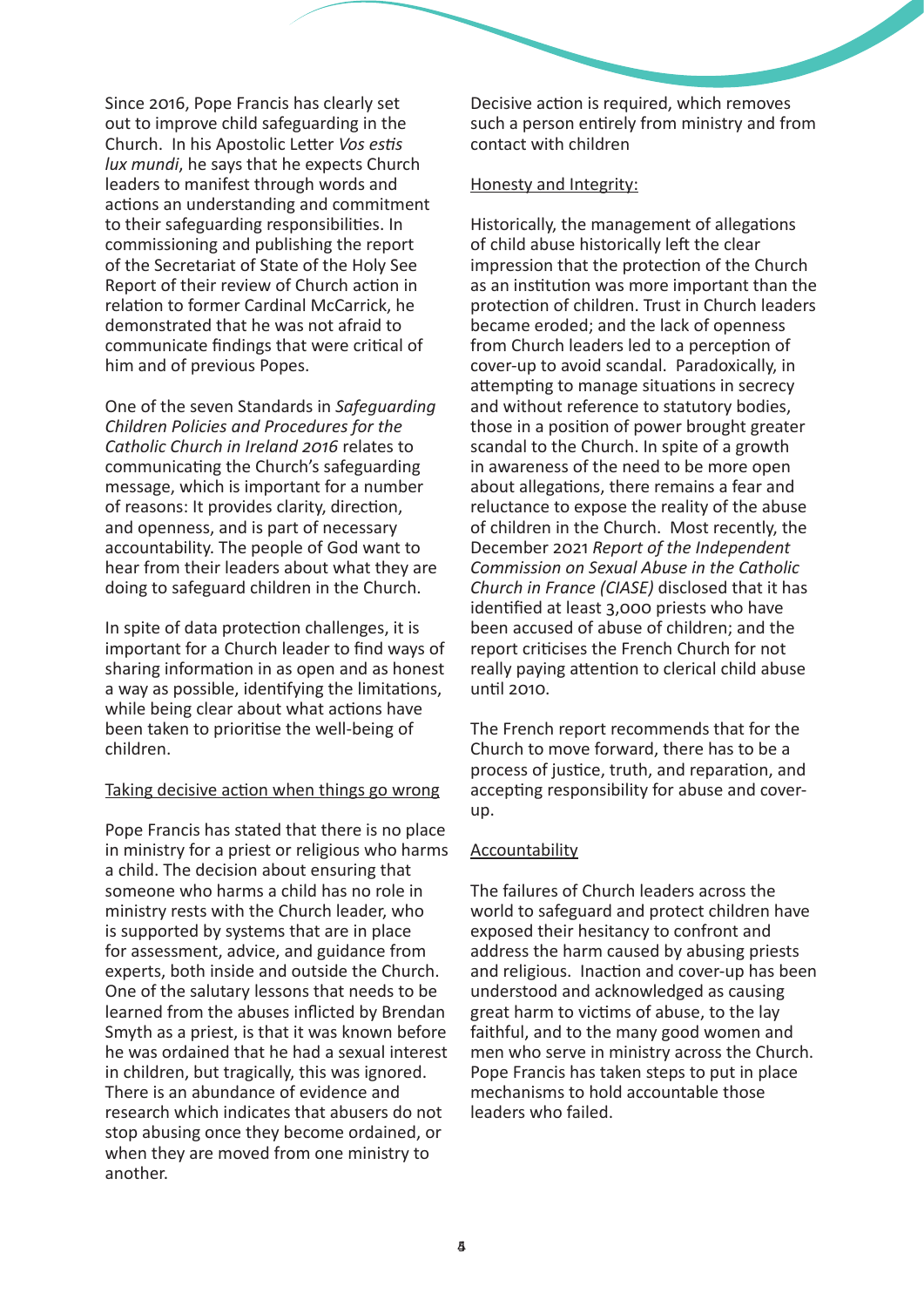In two of his Apostolic Letters – *Come una madre amorevole* - As a loving mother (2016), and *Vos estis lux mundi* - You are the light of the world (2018), Pope Francis sets out clearly that negligence, inaction and cover-up are now classified as crimes in canon law.

The expectations of leaders within the Church are now very clear, i.e., that all who minister in the Church are accountable for how they safeguard children.

There are two components of accountability – Answerability, which means providing information and justification for how one's actions align with laws and standards; and Enforcement, which means being subject to, and accepting the consequences of, failing to meet the requirements of the law and standards.

Standard 7 in *Safeguarding Children 2016* addresses the need to quality-assure child safeguarding in the local Church, in requiring the Church body to develop a plan of action to ensure compliance with the safeguarding standards. This in effect places responsibility on the Church leader to ensure that the structures, systems, and personnel employed to safeguard children are effective in their allocated responsibilities. In practical terms the leader delivers on this responsibility through the annual self-audit, and by inviting the National Board to conduct a Review of safeguarding.

Accountability in the public domain is (painfully) realised through scrutiny by public and statutory investigations and inquiries, and by media exposure. In the narrative of clerical child sexual abuse in Ireland, television current affairs and documentary programmes have played a very influential part in the exposure of past abuses. Another forum for accountability is that an archbishop must make a report every five years to Rome, the *Ad Limina or Quinquennial Report*, effectively a statement on their stewardship, and it is now expected that such reports provide information on child safeguarding. There is however no requirement on an archbishop to keep these reports private, but most choose to do so.

In late 2009 the Church took a step towards enabling self- examination when Bishops and Provincials invited the National Board to conduct reviews of safeguarding practice in all Dioceses and Religious Orders. All reports were made publicly available, and these can still be viewed on the Church body's website or at www.safeguarding.ie/reports.

The second iteration of reviews by the National Board have been plagued by challenges to information sharing; declining engagement by some Church bodies with children; a degree of apathy; and the Covid-19 health pandemic.

Without constant evaluation, feedback and external review there can be no confidence in the effectiveness of the protective measures that are being put in place. None of us like to expose ourselves to external examination, and we resent criticism. We are all human and struggle with what, at times, appears to be constant negativity.

This takes bold leadership.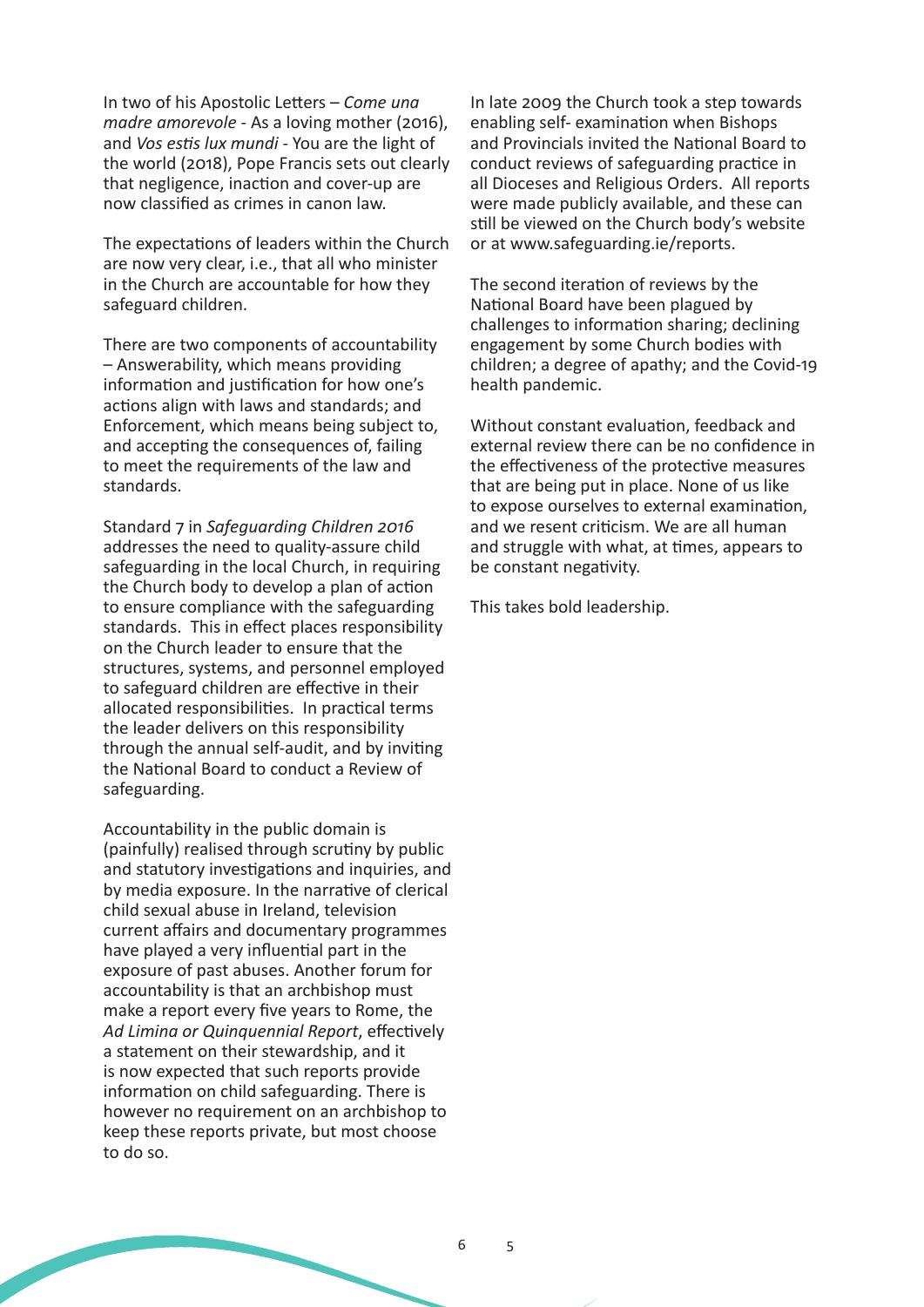#### **3. Leadership Theories**

#### A. Leadership Theory

There is a huge body of academic study, research, debate and publication in relation to leadership, but for the purposes of this paper, an outline of theory development will suffice. Most of the theoretical thinking about leadership has been done in the fields of business and politics, so application to the Catholic Church has to be made with care.

A definition of leadership from the world of business suggests that it is

- ….the art of motivating a group of people to act toward achieving a common goal... this can mean directing workers and colleagues with a strategy to meet the company's needs….
- Leadership captures the essentials of being able and prepared to inspire others. Effective leadership is based upon ideas both original and borrowed—that are effectively communicated to others in a way that engages them enough to act as the leader wants them to act.
- A leader inspires others to act while simultaneously directing the way that they act. They must be personable enough for others to follow their orders, and they must have the critical thinking skills to know the best way to use the resources at an organization's disposal.3

A leader is someone who sees what needs to be done and then ensures that it is done. Leadership is a form of influence on the behaviour of others. Kevin Kruse in an article on the Forbes website provides a useful definition: 'Leadership is a process of social influence, which maximizes the efforts of others, towards the achievement of a goal.'4 This fairly simple definition includes a number of key words to show that leadership is dynamic, it involves others, and it helps them to cooperate optimally towards a mutually agreed objective.

Benmira and Agboola have examined eleven specific theories of leadership in a 2021 article in the BMJ Leader online journal.<sup>5</sup> Developmentally, these range from the 19th century 'Great Man' theory through to the much more recent Servant Leader thesis. The focus of theoretical reflection and description has moved from leaders being 'natural born', through identifying the traits and characteristics, actions and skills of effective leaders, through leaders adapting their style to their environment, through leadership being a cost–benefit exchange, through inspirational style of the leaders pushing followers to higher and higher levels of achievement, and on through the emphasis being on engaging followers cooperatively.

It is probably useful to borrow concepts from the various theories, rather than to get lost in academic wrangling about which is the best one. Apart from the first, all of these theories contain ideas which can inform effective leadership within an organisation, and some of these will be alluded to later in this paper.

There are particular facets of the Catholic Church as an organisation, which are of interest. It is organised on a hierarchical basis; however, each constituent element of the Church has independence in canon law. The Church has never presented itself as any form of democracy; however, the equality before God of all of its members is a central tenet. Historically, leaders within the Church have been predominantly male; however, at least half of the members of the Church are female lay-persons, who have no clear pathways into leadership roles. Finally, it is a human structure which can be sociologically analysed, but it is also believed to be the Mystical Body of Christ, a very long established doctrine.<sup>6</sup> These factors have to be taken into account when applying leadership theory to the Catholic Church.

<sup>3</sup> https://www.thebalancesmb.com/leadership-definition-2948275

<sup>4</sup> www.forbes.com/sites/kevinkruse/2013/04/09/what-is-leadership/?sh=77098f205b90

<sup>5</sup> Benmira S, Agboola M. BMJ Leader 2021;5:3–5. doi:10.1136/leader-2020-000296 – at https://bmjleader.bmj.com/content/5/1/3

<sup>6</sup> Dogmatic Constitution on the Church, Lumen Gentium, Solemnly Promulgated by His Holiness Pope Paul VI on November 21st, 1964 - www. vatican.va/archive/hist\_councils/ii\_vatican\_council/documents/vat-ii\_const\_19641121\_lumen-gentium\_en.html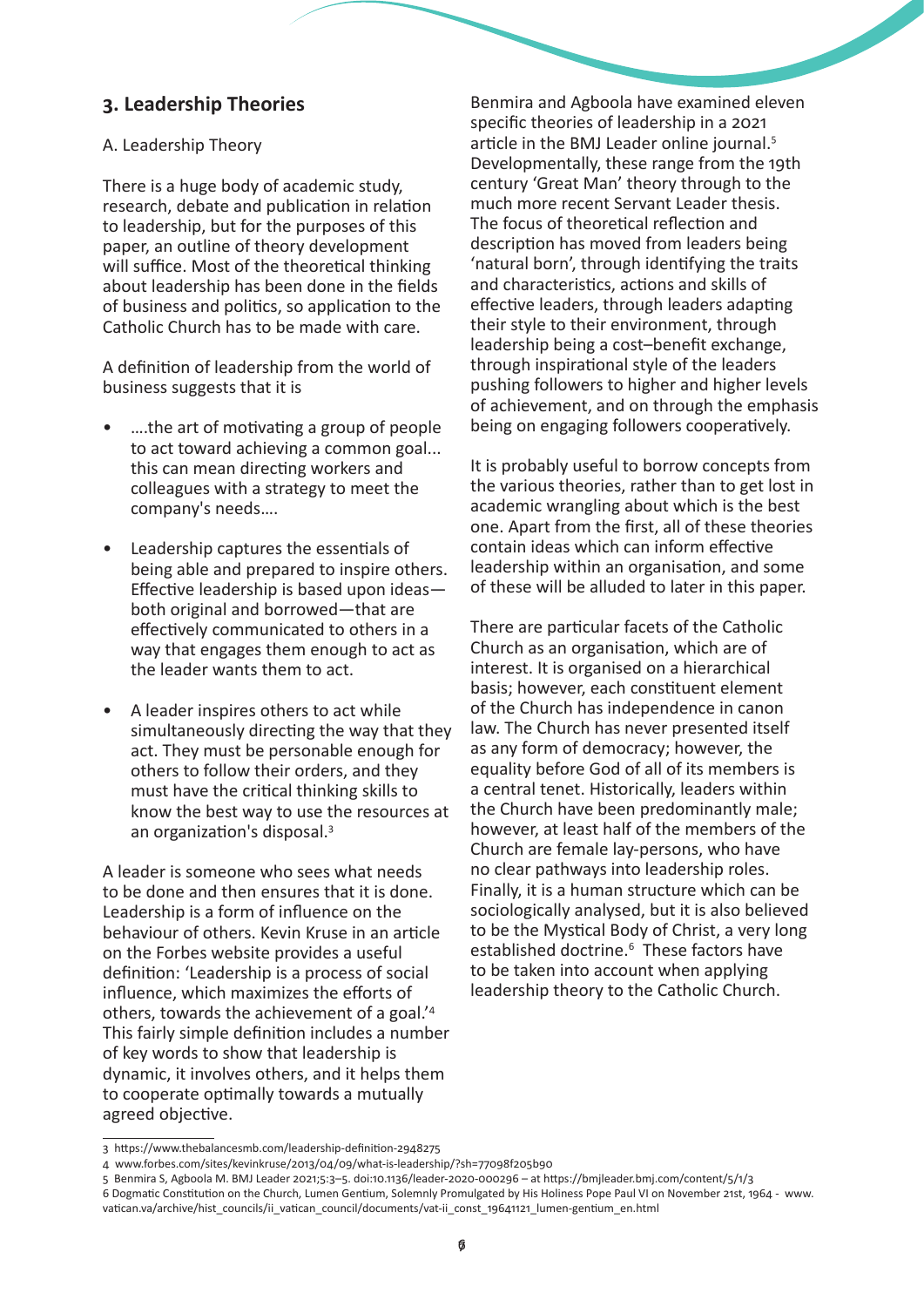Comprehensive and structured training and development opportunities are rarely made available to incoming leaders, while at the same time they have to quickly 'lay their hand on the plough' and not look back.7

What is not made overt in leadership theory is that a position of leadership can be very lonely, and that the incumbent is always vulnerable to attack. The idiom of cutting down the tallest poppy describes the difficulties inherent in being 'first among equals' or *primus inter pares*. While bishops serve for life, or at least until retirement, members of Religious Orders can be chosen for a fixed period of leadership, after which they generally return to ordinary membership, and this can be an additional consideration in how they adjust to leadership.

#### B. Leadership and Management

These two terms are sometimes used interchangeably, but they refer to quite different roles and tasks. Ward (2020)<sup>8</sup> has compared and contrasted these two senior roles, but there is no suggestion that one is in any way superior to or more important than the other. Essentially, a leader may or may not be a manager; and a manager may or may not be a leader.

Ideally, an organisation would have individuals in both roles; the leader sets the direction and provides the motivation and inspiration, while the manager is responsible for the day-to-day achievement of targets and goals. Appointing a manager to a leadership role, or vice versa, would likely result in frustrations and inefficiencies for everyone involved. However, no leader or manager is 'the finished article' in having all of the knowledge, attitudes and skills required for their appointed role, and none can be a perfect practitioner. While the skills of leadership and management can be learned, the personality characteristics of incumbents are much more difficult to influence.

C. Leadership, Power, Authority and Governance in the Church:

One can only lead if one has power. Leadership can only exist when there are followers; and the relationship between leader and follower is asymmetrical. The leader has obvious power, but the follower also has power, if a subtler form of it. Unlike the sheep of the parables, human followers have the choice of not recognising the legitimacy of the authority of the appointed leader, and by doing so, to render it less powerful over and more incidental to their interests. An overt reliance on coercive power may bring about conformity, but the leader who resorts to this approach cannot then expect loyalty and enthusiasm from the subordinate.

Pope John Paul II made clear in his Apostolic Constitution, *Pastor Bonus* what the correct balance to be struck is, when he wrote that:

The power and authority of the bishops bears the mark of *diaconia*  or stewardship, fitting the example of Jesus Christ himself who "came not to be served, but to serve and to give his life as a ransom for many" (Mk 10:45). Therefore, the power that is found in the Church is to be understood as the power of being a servant and is to be exercised in that way; before anything else it is the authority of a shepherd.<sup>9</sup>

Being shepherds 'with the smell of sheep' has been an exhortation of Pope Francis to the priests of the Church.

<sup>7</sup> https://www.bibliacatolica.com.br/new-jerusalem-bible/luke/9/

<sup>8</sup> Ward, S. (2020) What Is Leadership? Definition & Examples of Leadership - www.thebalancesmb.com/leadership-definition-2948275

<sup>9</sup> https://www.vatican.va/content/john-paul-ii/en/apost\_constitutions/documents/hf\_jp-ii\_apc\_19880628\_pastor-bonus.html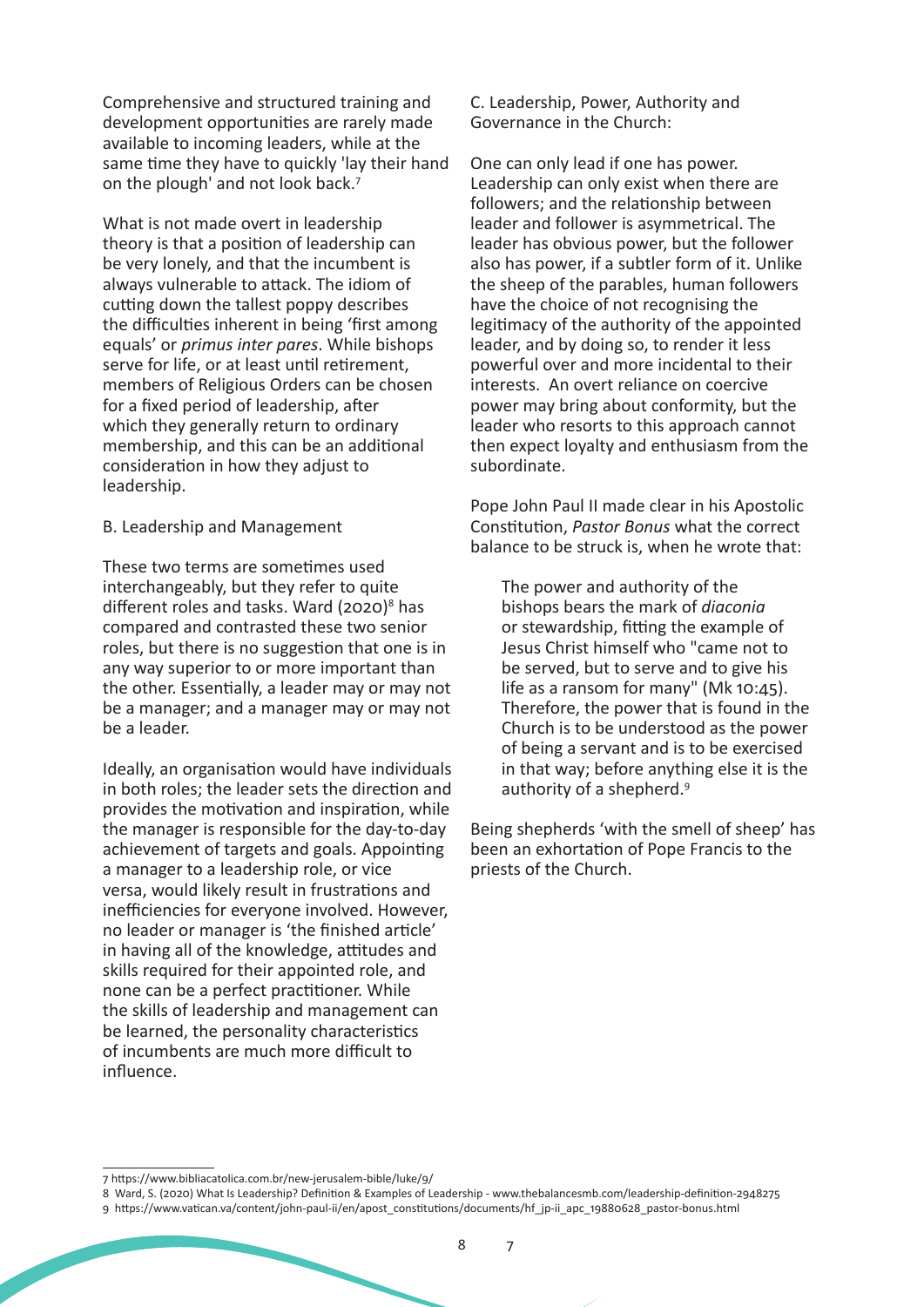In his very insightful 2010 paper, *Leadership*  and power, Kessler<sup>10</sup> explores the appropriate use of power and authority in a Church setting. In the Abstract of the article, he states that:

Leadership does not exist without power. Thus we have to reflect on power in order to lay a theoretical foundation for responsible leadership. This interdisciplinary article collects insights from the disciplines of theology, sociology, and cross cultural management. It provides a concise summary of what a Christian leader should know about power in order to use his/her power in an adequate way. The theological reflection reminds us of the fact that, according to the Judeo-Christian tradition, God gave power to humankind (Guardini, 1998). Two opposite dangers are described in this article, namely the abuse of power on the one hand and the misconception of powerlessness as a Christian virtue on the other hand.

Later, Kessler sets out in a table the various types of power that are used by leaders in organisations, and this is reproduced overleaf.

<sup>10</sup> https://koersjournal.org.za/index.php/koers/article/view/95 available to download from https://resources.saylor.org/wwwresources/ archived/site/wp-content/uploads/2013/01/BUS209-4.2-LeadershipandPower.pdf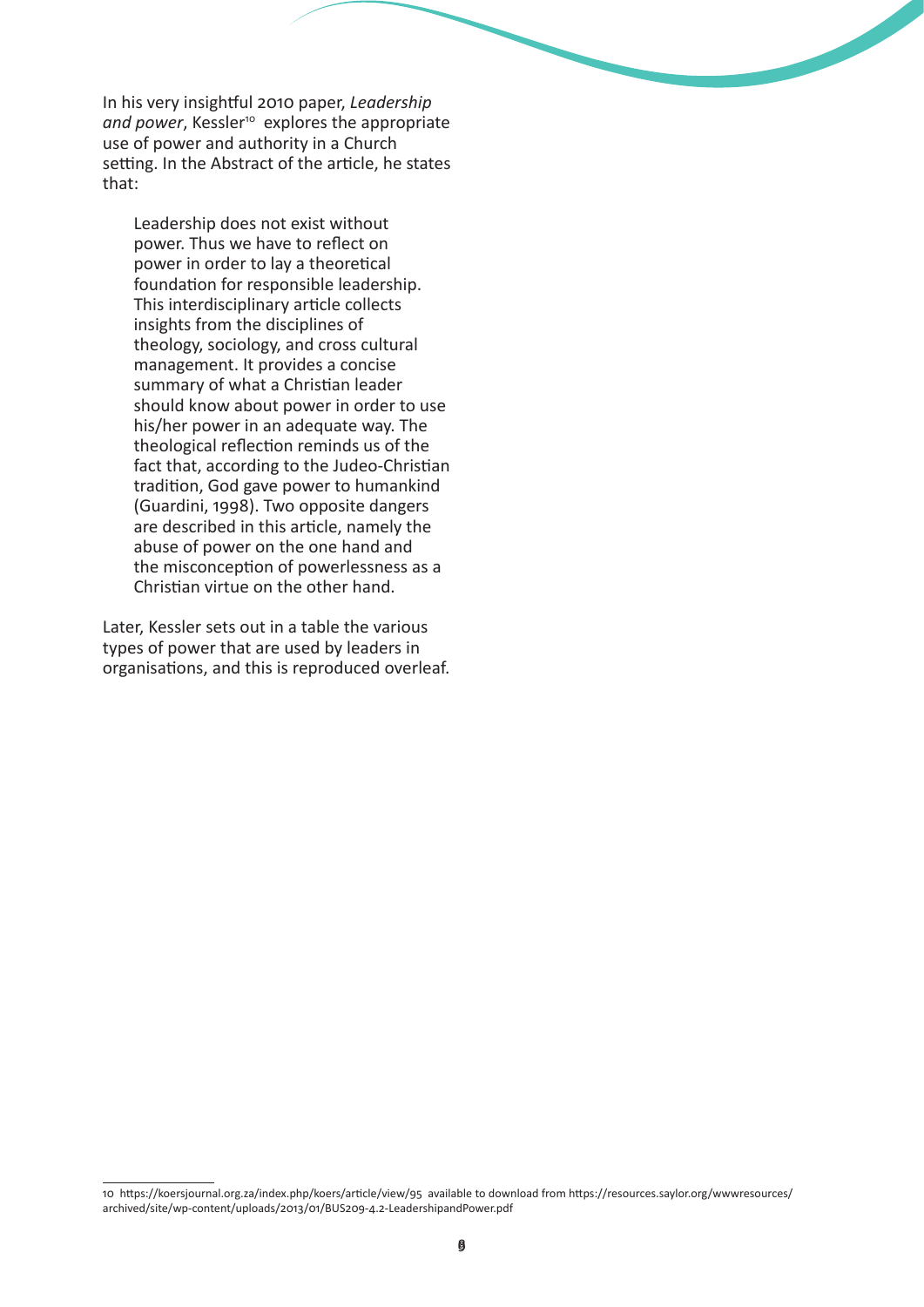Table 1: Taxonomy of seven power bases

|                         |                                 | More positional |
|-------------------------|---------------------------------|-----------------|
| <b>Groups</b>           | <b>Power Bases</b>              |                 |
| Formal power            | 1. Power by legitimation        |                 |
| Power by sanctions      | 2. Power by punishment          |                 |
|                         | 3. Power by rewards             |                 |
| Informational power     | 4. Power by information control |                 |
|                         | 5. Power by expert knowledge    |                 |
| Power by identification | 6. Power by relations           |                 |
|                         | 7. Power by charisma            |                 |
|                         |                                 | More personal   |

He stresses that power in itself is not problematic; in fact, in leadership it is essential. However, he suggests that the use of power grounded on the more personal bases is more appropriate to, and more likely to be effective in, the Christian Churches.

Kessler completes his detailed article with guidance on the ethical use of power by a Christian leader.  $<sup>n</sup>$  His list of seven suggestions</sup> is:

- 1. To accept power, as it is from God.
- 2. To remember however that every power is only on loan from God and the leader is accountable to Him.
- 3. To exercise leadership as a responsible service - serving God, serving the Church, and serving the people outside and inside of the Church.
- 4. To use power either for good, or to prevent bad; but never strive for power as an end in itself.
- 5. To be aware that each power base may be used appropriately, or can be abused; so, ask which power base you are willing and able to use - depending on your context and your personality.
- 6. To respect the culture of the people you lead, and especially their perception of power.
- 7. To be open to criticism of your use of power. Ask mature persons for feedback on your leadership style.

In his Apostolic Constitution, *Pascite Gregem Dei*, in which he announced the reforming of Book VI responsibility of the canon law, Pope Francis outlines the responsibilities of bishops:

Bishops are thus called to govern "by counsel, exhortation and example, as well as by their authority and sacred power" (Lumen Gentium, 27), inasmuch as charity and mercy demand that a Father also make every effort to correct deviations.12

11 Ibid. p. 22

<sup>12</sup> https://www.vatican.va/content/francesco/en/apost\_constitutions/documents/papa-francesco\_costituzione-ap\_20210523\_pascite-gregemdei.html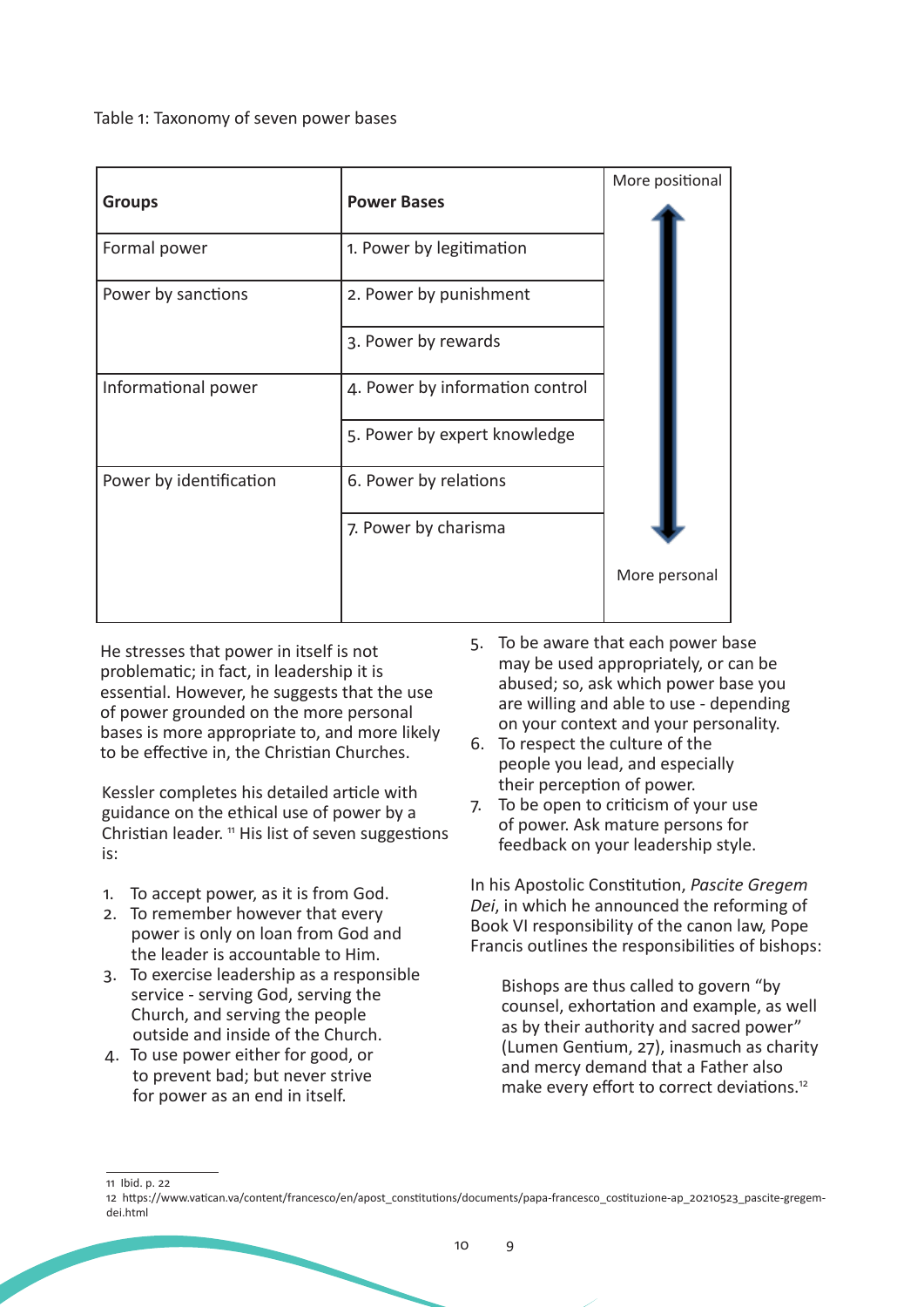In an article (May 2020) written by Joan Chittister, $13$  in which she was criticising the American political establishment's handling of the Covid-19 pandemic, she makes some apt observations about leadership and power:

Leadership unifies a group; it doesn't divide it. Leadership pursues the common good, not the personal good. Leadership saves the future for us rather than render it stillborn in the present… Blind obedience, the religious contribution to this kind of enigma, was cemented in the laws of the church and meant to serve institutional purposes. But blind obedience was never at the base of the deepest streams of ancient spirituality or the Gospel that nurtured it. The great spiritual traditions were all founded in response to some overarching social evil. Each of them boldly confronted the world they lived in with an alternative lifestyle, a different set of values, or by taking direct aim at social systems that served rulers rather than the ruled…

Leadership meant holiness, meant authenticity, meant caring for the people rather than playing minion to the king. Even when it meant risking your own prestige, social status, public approval or sometimes even your life — to do it…

From where I stand, we have been confused about the difference between power and leadership. We have been too long in awe of tumult devoid of vision. We have lost a taste for real solid gold leadership and accepted the gold-plated lookalike instead.

Leadership also has an important responsibility in relation to governance. 'Governance' is simply the act of governing, from the Greek word for 'to steer'. The leader sets the direction, in the same way that a captain of a ship would.

Having done so, their other governance tasks are to provide stewardship on behalf of the stakeholders in overseeing the success of the shared journey, and to empower staff and create connections and effective relationships between all involved.14

Finally, the Royal Commission into Institutional Responses to Child Sexual Abuse (the Royal Commission) in Australia, which had examined over a four-year period abuses within Church-related institutions, highlighted significant failures in ecclesial leadership and governance; and in its Recommendation 16.7 urged that:

The Australian Catholic Bishops Conference should conduct a national review of the governance and management structures of dioceses and parishes, including in relation to issues of transparency, accountability, consultation and the participation of laymen and women. This review should draw from the approaches to governance of Catholic health, community services and education agencies.<sup>15</sup>

#### D. Leadership in the Scriptures

The Old Testament is full of descriptions of those appointed by God to lead His people out of bondage and error, and into a better place, the Promised Land. This group of men - and a small number of women - includes Abraham, Joseph, Moses, Ezekiel, Deborah, Esther and Jeremiah.

Moses, tired of the constant bickering amongst the Israelites, said to them, "From each of your tribes pick wise, shrewd and experienced men for me to make your leaders"16 , suggesting that astuteness, perceptiveness and accomplishments were the qualities required of such leaders.

<sup>13</sup> https://www.ncronline.org/print/news/coronavirus/where-i-stand/what-are-we-looking-power-or-leadership

<sup>14</sup> Leadership & Governance Implications and Connections - The Association of Alberta Public Charter Schools - https://taapcs.ca/pdf/Leadership%20%26%20Governance%20Power%20Point.pdf

<sup>15</sup> https://www.childabuseroyalcommission.gov.au/sites/default/files/file-list/unredacted-volume-16-religious-institutions-book-1.pdf

<sup>16</sup> https://www.bibliacatolica.com.br/new-jerusalem-bible/deuteronomy/1/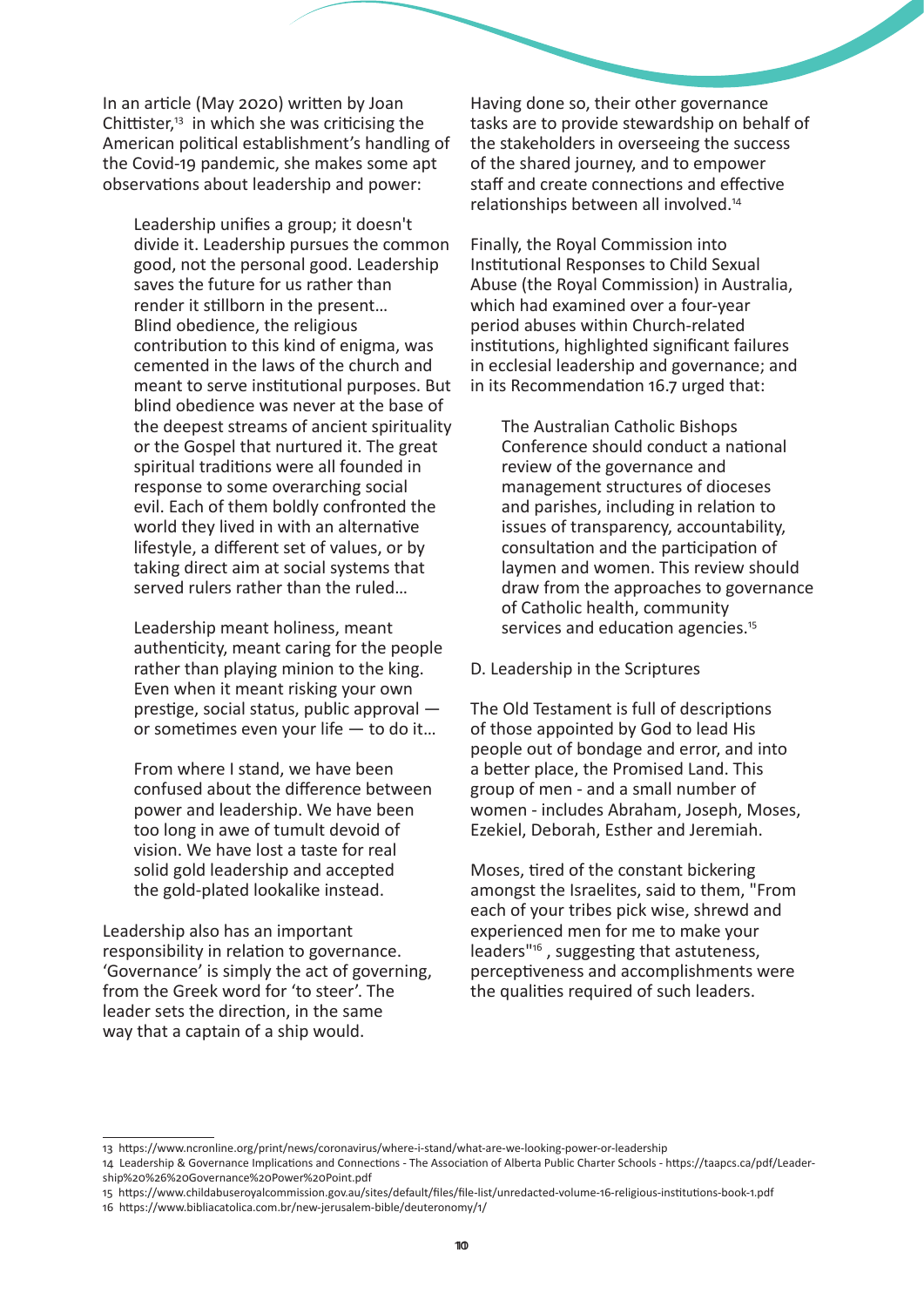In the Book of Chronicles, God grants Solomon the wisdom and knowledge that he requests: "Therefore give me wisdom and knowledge to act as leader of this people, for how otherwise could such a great people as yours be governed?"<sup>17</sup> The Book of Proverbs contains much counsel on developing leadership qualities, including generosity: "Refuse no kindness to those who have a right to it, if it is in your power to perform it" 18; and justice: "Make your views heard, on behalf of the dumb, on behalf of all the unwanted; make your views heard, pronounce an upright verdict, defend the cause of the poor and the wretched."19

In the New Testament, Jesus also spoke about leadership, but more importantly, he modelled a particular type of leadership to fit with the new Kingdom that he came on earth to announce. The form of leadership that he promoted did not fit with the expected ideas of how a ruler would and should behave. He presented what was a counter-cultural paradigm in which '…the humble are exalted, the lowly are the greatest, and the last are first'.<sup>20</sup>

Jesus did not refer to himself as a King; but he made it very clear that the reason for his being among people was to preach the Kingdom of God, and to show others how to enter and dwell within it.

Even when Pilate asked Jesus if he were a king, he responded by avoiding taking on that title:

> Jesus replied, 'Mine is not a kingdom of this world; if my kingdom were of this world, my men would have fought to prevent my being surrendered to the Jews. As it is, my kingdom does not belong here.' Pilate said, 'So, then you are a king?' Jesus answered, 'It is you who say that I am a king. I was born for this, I came into the world for this, to bear witness to the truth; and all who are on the side of truth listen to my voice.<sup>'21</sup>

In an article on Characteristics of Church Leaders by the Word Truth Ministry $22$ , it says that:

> The above passages point out key differences between worldly and Christ-like leadership.

- Worldly leadership emphasizes authority over others, but Christlike leadership emphasizes serving those who need oversight and care.
- Worldly leadership is accompanied by titles, but Christ-like leadership is accompanied by a towel.
- Worldly leadership brings attention to those in power, but Christ-like leadership brings attention to those in need.
- Worldly leadership expects to be served as a reward, but Christ-like leadership finds reward in service.

Living as a Christ-like servant is a basic characteristic of a true church leader.

At the end of a very long address to his disciples, reported in the Gospel of Matthew, it is stated that, "Jesus had now finished what he wanted to say, and his teaching made a deep impression on the people because he taught them with authority, unlike their own scribes".<sup>23</sup> This authority was manifest to them through his compassionate attitude, his personal integrity, and the authenticity of his message.

<sup>17</sup> www.bibliacatolica.com.br/new-jerusalem-bible/2-chronicles/1/

<sup>18</sup> https://www.bibliacatolica.com.br/new-jerusalem-bible/proverbs/3/

<sup>19</sup> https://www.bibliacatolica.com.br/new-jerusalem-bible/proverbs/31/

<sup>20</sup> https://margmowczko.com/jesus-teaching-on-leadership-and-community-in-matthews-gospel/

<sup>21</sup> https://www.bibliacatolica.com.br/new-jerusalem-bible/john/18/

<sup>22</sup> https://www.wordtruth.org/PDF/Characteristics%20of%20Church%20Leaders.pdf

<sup>23</sup> https://www.bibliacatolica.com.br/new-jerusalem-bible/matthew/7/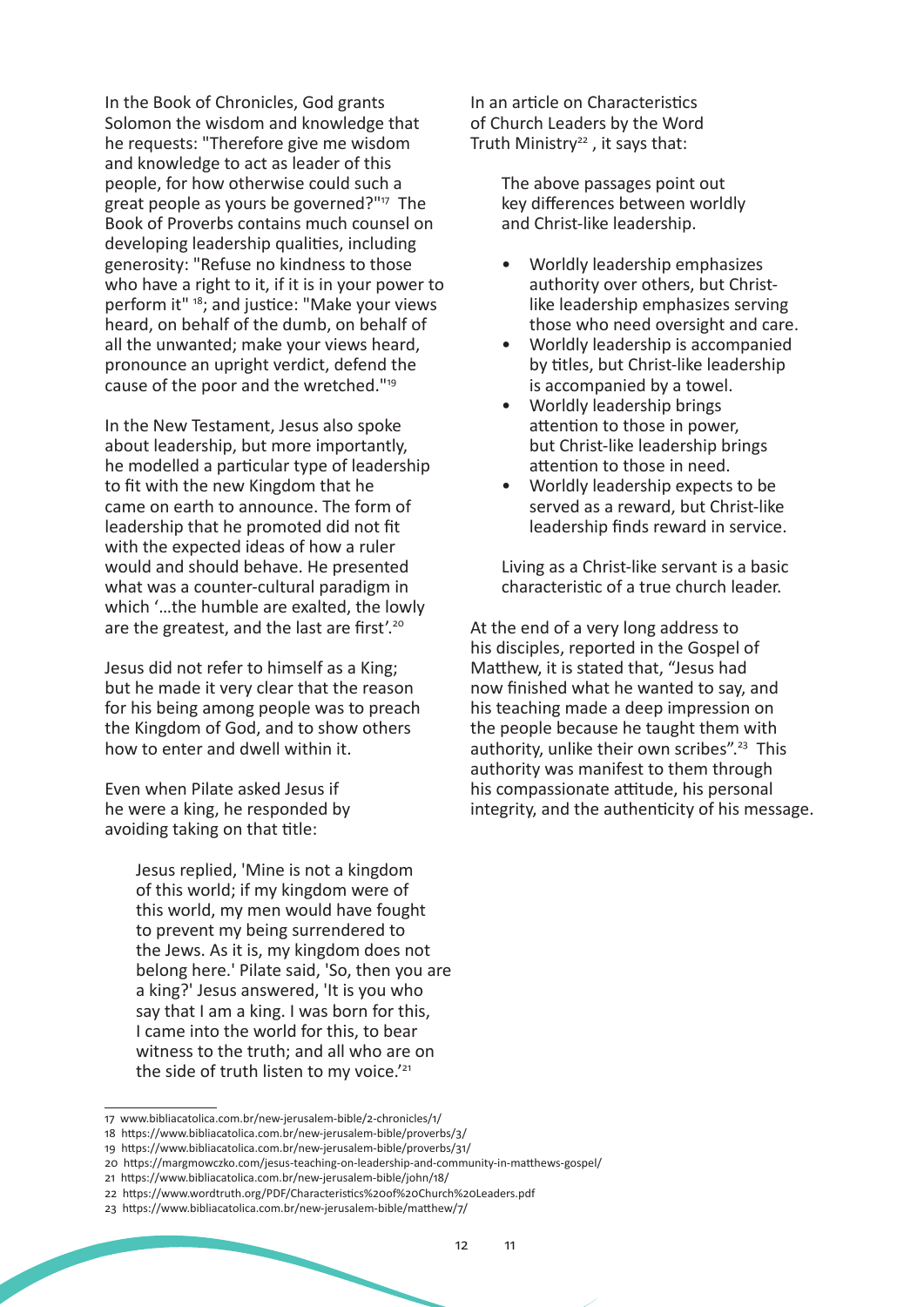#### **4. Leadership in Safeguarding in the Church**

The shameful history of child sexual abuse within the Catholic Church in Ireland is paralleled by the shorter but important record of the Church's responses to it. It has to be acknowledged that the initial response was hesitant and reluctant, but one important indication of intent was the publication of the 1996 *Framework for a Church Response* document by the Irish Catholic Bishops' Advisory Committee on Child Sexual Abuse. The intervening twenty-five years have been very active and effective in terms of putting in place the architecture, personnel, policy and guidance, along with agreed processes for prevention and intervention. The Irish Episcopal Conference and AMRI together have now commissioned a strategic Review of the Church's child safeguarding services, which will be initiated during 2022. This paper cannot pre-empt or even predict the conclusions and recommendations of this planned Review. It is of interest however to look outside the island of Ireland to take note of and to learn from initiatives taken by other national Catholic Churches.

#### A. Macro Level

Reference has been made to the development of a plan by the Catholic Church in Australia, *The Light from the Southern Cross - Promoting Co-Responsible Governance in the Catholic Church in Australia*. In the Catholic Church in the USA, a different but also very relevant initiative was taken by the Catholic management organisation, Leadership Roundtable, which resulted in the convening of the Catholic Partnership Summit, a combined clergy and laity exercise, from which the document, *Heal the Body of Christ: A plan to create a new culture of leadership and a new response to abuse in the Catholic Church* was produced in 2019.<sup>24</sup> This is quite a short plan, at just 40 pages long, and both it and the process it involved could provide a blueprint for other national Churches, to tackle the twin challenges of the legacy and ongoing risk of abuse, and the need for developments in leadership to ensure that safeguarding remains a core element of Church ministry.

Early in the American Church's plan is a summary of the Principles that guided their process, the Outcomes that they sought, and the Key Concepts that informed their work and these are presented here:

#### Guiding Principles

- impact the Catholic Church based on five principles: transparency, accountability, competency, justice, and trust;
- impact the leadership and management culture of the Church, in line with Catholic beliefs, ecclesiology, and canon law;
- restore trust in the Church based on measurable, visible outcomes; engage both ordained and lay Catholics, working together for the mission;
- lean forward, not dwell in the past:
- be realistic and able to be translated into practical strategy, organization, and implementation.

#### Desired Outcomes

- 1. Model the clergy-lay collaboration and co-responsibility that is the future of our Church.
- 2. Develop actionable recommendations for USCCB leadership.
- 3. Develop actionable recommendations for bishops and disseminate as best practices throughout the country.
- 4. Begin to focus on root causes of the crisis.

#### Key Concepts

The following concepts capture the heart of the dialogue at the Catholic Partnership Summit. There was a recognition that:

- there are twin crises that need twin solutions;
- silence is no longer an option; there is an urgent need for bishops to act now;
- at the heart of all abuse, is an abuse of power;
- we should not conflate authority and power;
- there has been a failure to call clergy to accountability;

<sup>24</sup> https://leadershiproundtable.org/wp-content/uploads/2015/09/SummitReport2019.pdf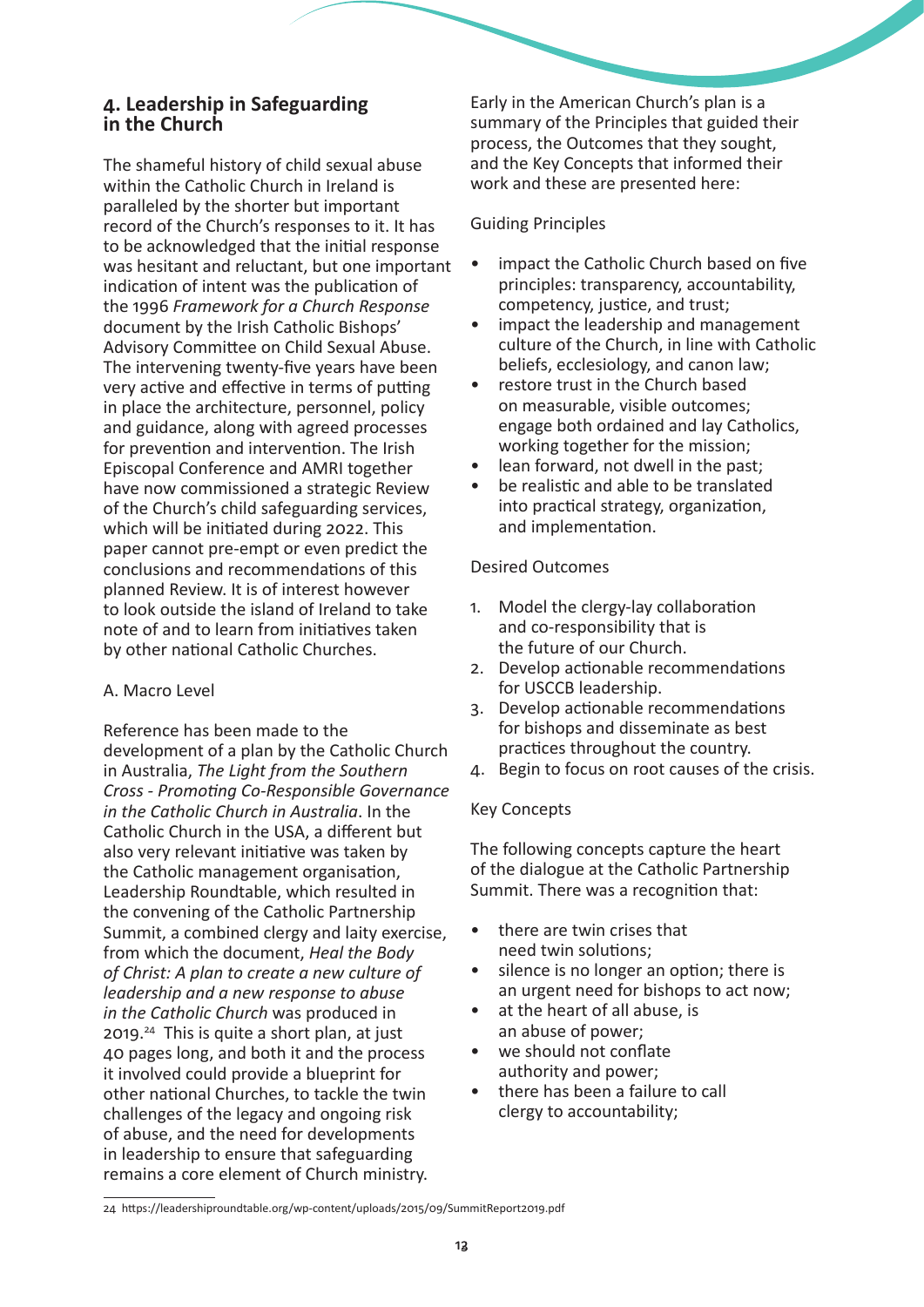- everyone needs to be at the table, a diverse range of clergy and laity, including bishops and religious, mothers and fathers;
- any reforms need to address both the heart and mind: there is a need for moral integrity and spiritual conversion, as well as procedural and structural change;
- synodality is a necessary characteristic of the response;
- the results of reform will not only address the abuse and leadership failures, but will help the mission of the Church to thrive.<sup>25</sup>

#### B. Micro level

The leadership of the local Church at diocesan or religious community level makes demands on the appointed Church authority. The National Board's Safeguarding Children in the Catholic Church in Ireland 2016 document highlights over 70 specific tasks and/or responsibilities to be discharged by a Church authority or the person to whom they delegate. This can be experienced as constituting an impossibly heavy burden; or as a core function to be shared with a variety of others. This paper started with the statement that safeguarding children is everyone's responsibility. This is true in society as a whole, as well as within the Catholic Church. Of course, we need to avoid the risk that what is everyone's responsibility can quickly become nobody's responsibility, so a caveat needs to be entered here; namely, that some identified person has to be accountable, and that is the leader.

And we return here to leadership theory to suggest the qualities and competencies required of a leader of a child safeguarding service. In its very accessible manual, *Leading practice - A resource guide for Child Protection frontline and middle managers,<sup>26</sup>* the Child Protection section of the Victorian Government Department of Human Services in Australia sets out what it refers to as the Child Protection leadership capability framework.

In the section of this which lists the leadership and decision-making capabilities of an effective leader of a statutory child protection service, the following five areas of competence are identified:

Delivering results

- Achieving child outcomes
- Co-creating success
- Delivering program improvements

Thinking clearly

- Critical inquiry
- Evaluating analytically
- Seeing the whole
- Business insight

Mastering oneself

- Self-management and awareness
- Mental agility

Leading and inspiring

- Creating clarity
- Surfacing potential

Engaging others

- Listening deeply
- Building relationships

#### **5. Conclusion**

The Catholic Church in Ireland is at an important juncture in terms of ministry with children. The crisis of child abuse has driven many away from their faith. Covid and closed down places of worship and caused many lay people to disengage from the rituals of the Church. It is not for the National Board to tell the Church how to encourage children to develop an interest in faith. We can however encourage Church leaders through action and words to communicate that the Church is a safe and welcoming place for children. Leadership is critical. We need to see leaders who understand the need to engage with children – safely; who acknowledge and repent for the harm caused in the Church; and who, in living like Christ, mirror his gentle ways on earth. In child safeguarding terms, to be Christ like, is to demonstrate through words and actions the central importance of caring for children and protecting them from harm.

<sup>25</sup> https://leadershiproundtable.org/wp-content/uploads/2015/09/SummitReport2019.pdf page 4

<sup>26</sup> Available at https://practicelearning.info/pluginfile.php/317/mod\_data/content/3904/leading-practice-resource-guide.pdf